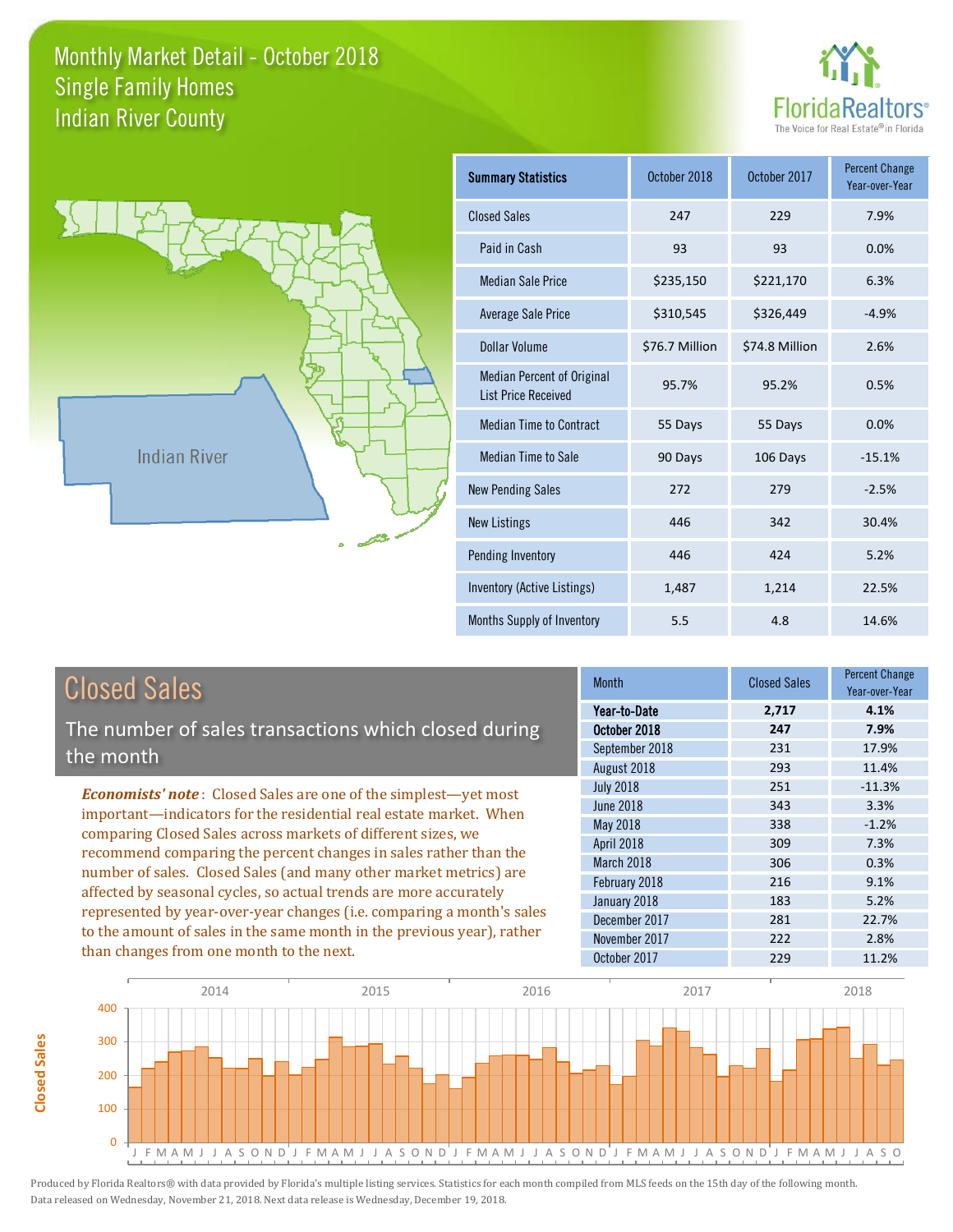this statistic should be interpreted with care.



110 6.8%

| Cash Sales                                                                     | <b>Month</b>      | <b>Cash Sales</b> | <b>Percent Change</b><br>Year-over-Year |
|--------------------------------------------------------------------------------|-------------------|-------------------|-----------------------------------------|
|                                                                                | Year-to-Date      | 1,025             | $-2.9%$                                 |
| The number of Closed Sales during the month in which                           | October 2018      | 93                | 0.0%                                    |
|                                                                                | September 2018    | 63                | $-4.5%$                                 |
| buyers exclusively paid in cash                                                | August 2018       | 109               | 23.9%                                   |
|                                                                                | <b>July 2018</b>  | 97                | $-6.7%$                                 |
|                                                                                | June 2018         | 137               | 6.2%                                    |
| <b>Economists' note:</b> Cash Sales can be a useful indicator of the extent to | May 2018          | 124               | $-7.5%$                                 |
| which investors are participating in the market. Why? Investors are            | <b>April 2018</b> | 131               | $-1.5%$                                 |
| far more likely to have the funds to purchase a home available up front,       | March 2018        | 105               | $-26.6%$                                |
| whereas the typical homebuyer requires a mortgage or some other                | February 2018     | 93                | 2.2%                                    |
| form of financing. There are, of course, many possible exceptions, so          | January 2018      | 73                | $-2.7%$                                 |

December 2017



### Cash Sales as a Percentage of Closed Sales

The percentage of Closed Sales during the month which were Cash Sales

*Economists' note* : This statistic is simply another way of viewing Cash Sales. The remaining percentages of Closed Sales (i.e. those not paid fully in cash) each month involved some sort of financing, such as mortgages, owner/seller financing, assumed loans, etc.

| <b>Month</b>     | <b>Percent of Closed</b> | <b>Percent Change</b> |
|------------------|--------------------------|-----------------------|
|                  | Sales Paid in Cash       | Year-over-Year        |
| Year-to-Date     | 37.7%                    | $-6.9%$               |
| October 2018     | 37.7%                    | $-7.1%$               |
| September 2018   | 27.3%                    | $-19.0%$              |
| August 2018      | 37.2%                    | 11.0%                 |
| <b>July 2018</b> | 38.6%                    | 5.2%                  |
| <b>June 2018</b> | 39.9%                    | 2.6%                  |
| <b>May 2018</b>  | 36.7%                    | $-6.4%$               |
| April 2018       | 42.4%                    | $-8.2%$               |
| March 2018       | 34.3%                    | $-26.9%$              |
| February 2018    | 43.1%                    | $-6.3%$               |
| January 2018     | 39.9%                    | $-7.4%$               |
| December 2017    | 39.1%                    | $-13.1%$              |
| November 2017    | 40.1%                    | 9.6%                  |
| October 2017     | 40.6%                    | $-3.8%$               |

November 2017 89 12.7%

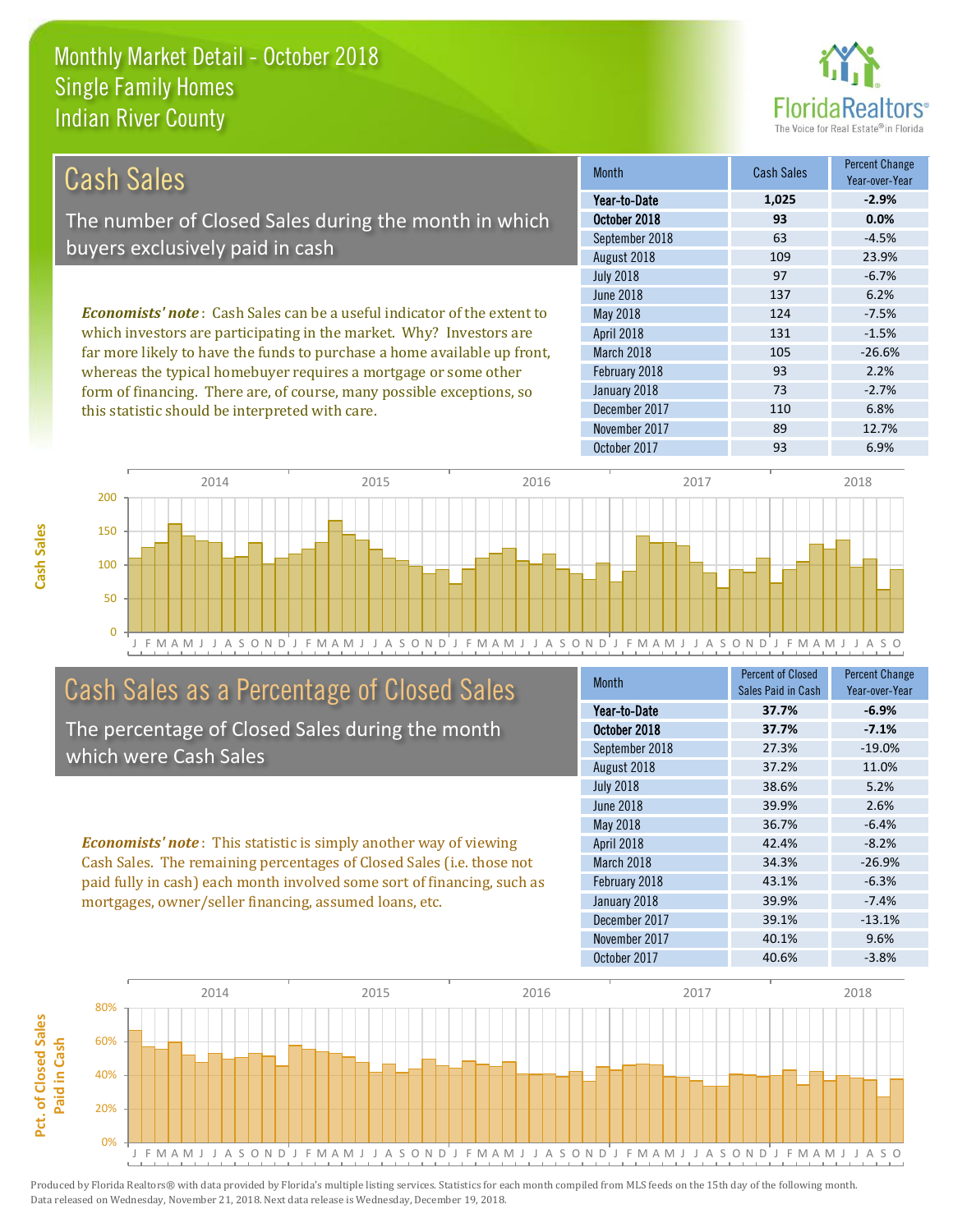

| Median Sale Price                                                         | <b>Month</b>      | <b>Median Sale Price</b> | <b>Percent Change</b><br>Year-over-Year |
|---------------------------------------------------------------------------|-------------------|--------------------------|-----------------------------------------|
|                                                                           | Year-to-Date      | \$239,000                | 6.0%                                    |
| The median sale price reported for the month (i.e. 50%                    | October 2018      | \$235,150                | 6.3%                                    |
|                                                                           | September 2018    | \$240,000                | 4.4%                                    |
| of sales were above and 50% of sales were below)                          | August 2018       | \$245,000                | 3.8%                                    |
|                                                                           | <b>July 2018</b>  | \$230,204                | $-0.5%$                                 |
| <b>Economists' note:</b> Median Sale Price is our preferred summary       | June 2018         | \$249,000                | 6.0%                                    |
| statistic for price activity because, unlike Average Sale Price, Median   | May 2018          | \$239,768                | 2.1%                                    |
| Sale Price is not sensitive to high sale prices for small numbers of      | <b>April 2018</b> | \$235,000                | 5.6%                                    |
| homes that may not be characteristic of the market area. Keep in mind     | March 2018        | \$225,000                | 0.9%                                    |
| that median price trends over time are not always solely caused by        | February 2018     | \$242,450                | 12.0%                                   |
| changes in the general value of local real estate. Median sale price only | January 2018      | \$229,000                | 9.0%                                    |

J F M A M J J A S O N D J F M A M J J A S O N D J F M A M J J A S O N D J F M A M J J A S O N D J F M A M J J A S O \$0K \$50K \$100K \$150K \$200K \$250K \$300K 2014 2015 2016 2016 2017 2018

### Average Sale Price

The average sale price reported for the month (i.e. total sales in dollars divided by the number of sales)

reflects the values of the homes that *sold* each month, and the mix of

the types of homes that sell can change over time.

*Economists' note* : Usually, we prefer Median Sale Price over Average Sale Price as a summary statistic for home prices. However, Average Sale Price does have its uses—particularly when it is analyzed alongside the Median Sale Price. For one, the relative difference between the two statistics can provide some insight into the market for higher-end homes in an area.

| <b>Month</b>     | <b>Average Sale Price</b> | <b>Percent Change</b><br>Year-over-Year |
|------------------|---------------------------|-----------------------------------------|
| Year-to-Date     | \$334,620                 | $-2.2%$                                 |
| October 2018     | \$310,545                 | $-4.9%$                                 |
| September 2018   | \$304,633                 | $-6.7%$                                 |
| August 2018      | \$318,992                 | $-13.7%$                                |
| <b>July 2018</b> | \$335,530                 | $-15.1%$                                |
| <b>June 2018</b> | \$356,663                 | 12.9%                                   |
| May 2018         | \$333,745                 | 2.9%                                    |
| April 2018       | \$367,984                 | $-11.9%$                                |
| March 2018       | \$317,196                 | 1.3%                                    |
| February 2018    | \$371,669                 | 30.8%                                   |
| January 2018     | \$318,106                 | $-3.4%$                                 |
| December 2017    | \$324,810                 | 17.0%                                   |
| November 2017    | \$273,937                 | $-5.4%$                                 |
| October 2017     | \$326,449                 | 19.8%                                   |

December 2017 \$240,000 17.1% November 2017 **\$218,950** -0.2% October 2017 **\$221,170** \$201,170



Produced by Florida Realtors® with data provided by Florida's multiple listing services. Statistics for each month compiled from MLS feeds on the 15th day of the following month. Data released on Wednesday, November 21, 2018. Next data release is Wednesday, December 19, 2018.

**Average Sale Price**

**Average Sale Price**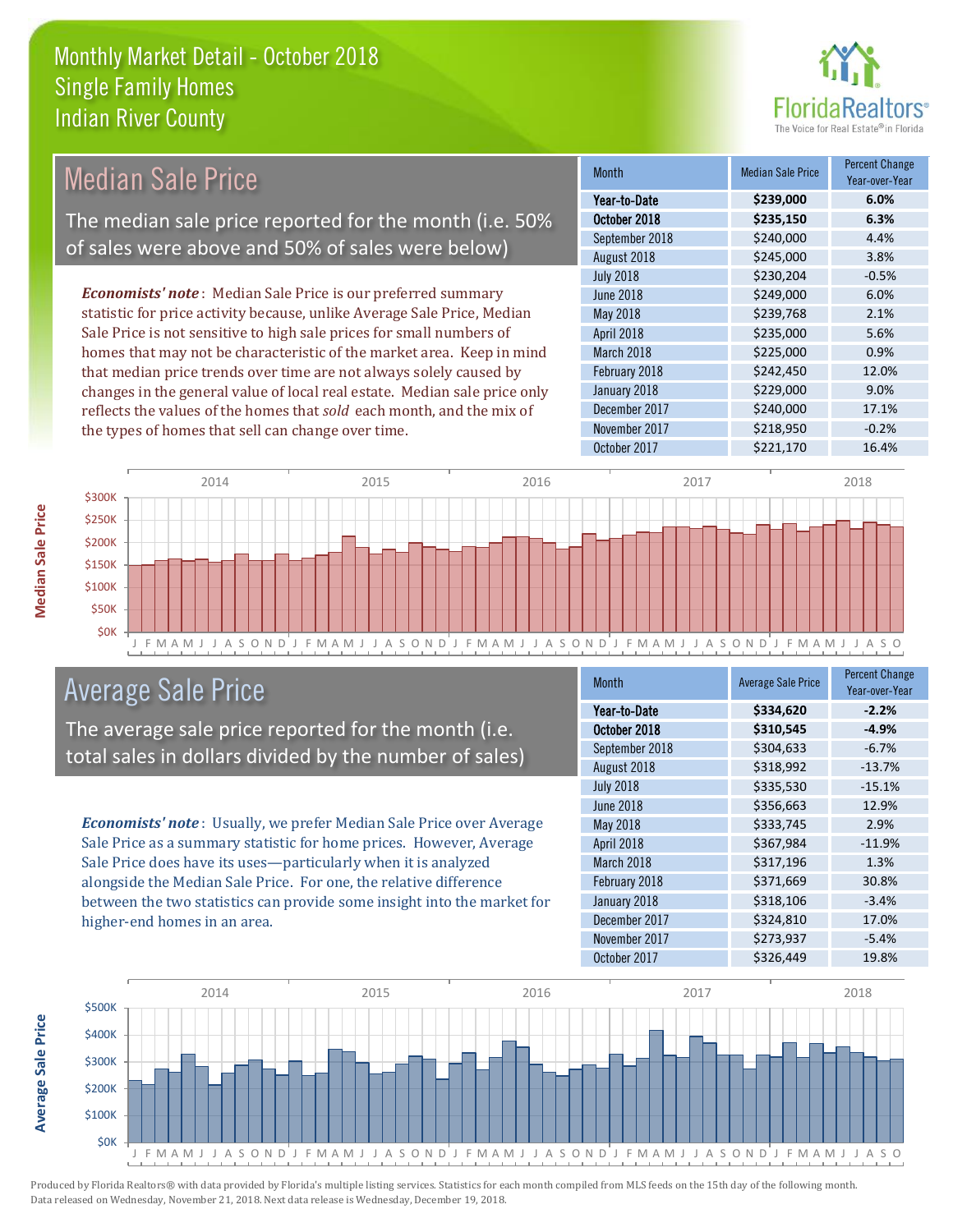

### Dollar Volume

The sum of the sale prices for all sales which closed during the month

*Economists' note* : Dollar Volume is simply the sum of all sale prices in a given time period, and can quickly be calculated by multiplying Closed Sales by Average Sale Price. It is a strong indicator of the health of the real estate industry in a market, and is of particular interest to real estate professionals, investors, analysts, and government agencies. Potential home sellers and home buyers, on the other hand, will likely be better served by paying attention to trends in the two components of Dollar Volume (i.e. sales and prices) individually.

| <b>Month</b>     | <b>Dollar Volume</b> | Percent Change<br>Year-over-Year |
|------------------|----------------------|----------------------------------|
| Year-to-Date     | \$909.2 Million      | 1.8%                             |
| October 2018     | \$76.7 Million       | 2.6%                             |
| September 2018   | \$70.4 Million       | 10.0%                            |
| August 2018      | \$93.5 Million       | $-3.9%$                          |
| <b>July 2018</b> | \$84.2 Million       | $-24.7%$                         |
| <b>June 2018</b> | \$122.3 Million      | 16.6%                            |
| May 2018         | \$112.8 Million      | 1.7%                             |
| April 2018       | \$113.7 Million      | $-5.5%$                          |
| March 2018       | \$97.1 Million       | 1.6%                             |
| February 2018    | \$80.3 Million       | 42.6%                            |
| January 2018     | \$58.2 Million       | 1.6%                             |
| December 2017    | \$91.3 Million       | 43.6%                            |
| November 2017    | \$60.8 Million       | $-2.8%$                          |
| October 2017     | \$74.8 Million       | 33.2%                            |



### Median Percent of Original List Price Received

The median of the sale price (as a percentage of the original list price) across all properties selling during the month

*Economists' note* : The Median Percent of Original List Price Received is useful as an indicator of market recovery, since it typically rises as buyers realize that the market may be moving away from them and they need to match the selling price (or better it) in order to get a contract on the house. This is usually the last measure to indicate a market has shifted from down to up, so it is what we would call a *lagging* indicator.

| <b>Month</b>     | Med. Pct. of Orig.         | <b>Percent Change</b> |
|------------------|----------------------------|-----------------------|
|                  | <b>List Price Received</b> | Year-over-Year        |
| Year-to-Date     | 95.6%                      | 0.1%                  |
| October 2018     | 95.7%                      | 0.5%                  |
| September 2018   | 94.7%                      | $-0.8%$               |
| August 2018      | 95.0%                      | $-1.1%$               |
| <b>July 2018</b> | 94.9%                      | $-1.5%$               |
| <b>June 2018</b> | 95.5%                      | 0.1%                  |
| May 2018         | 95.8%                      | 1.3%                  |
| April 2018       | 95.5%                      | 1.1%                  |
| March 2018       | 95.7%                      | $-0.2%$               |
| February 2018    | 95.8%                      | 0.2%                  |
| January 2018     | 95.8%                      | 0.3%                  |
| December 2017    | 96.0%                      | 0.5%                  |
| November 2017    | 95.2%                      | 0.0%                  |
| October 2017     | 95.2%                      | $-0.8%$               |



Produced by Florida Realtors® with data provided by Florida's multiple listing services. Statistics for each month compiled from MLS feeds on the 15th day of the following month. Data released on Wednesday, November 21, 2018. Next data release is Wednesday, December 19, 2018.

**Med. Pct. of Orig.** 

Med. Pct. of Orig.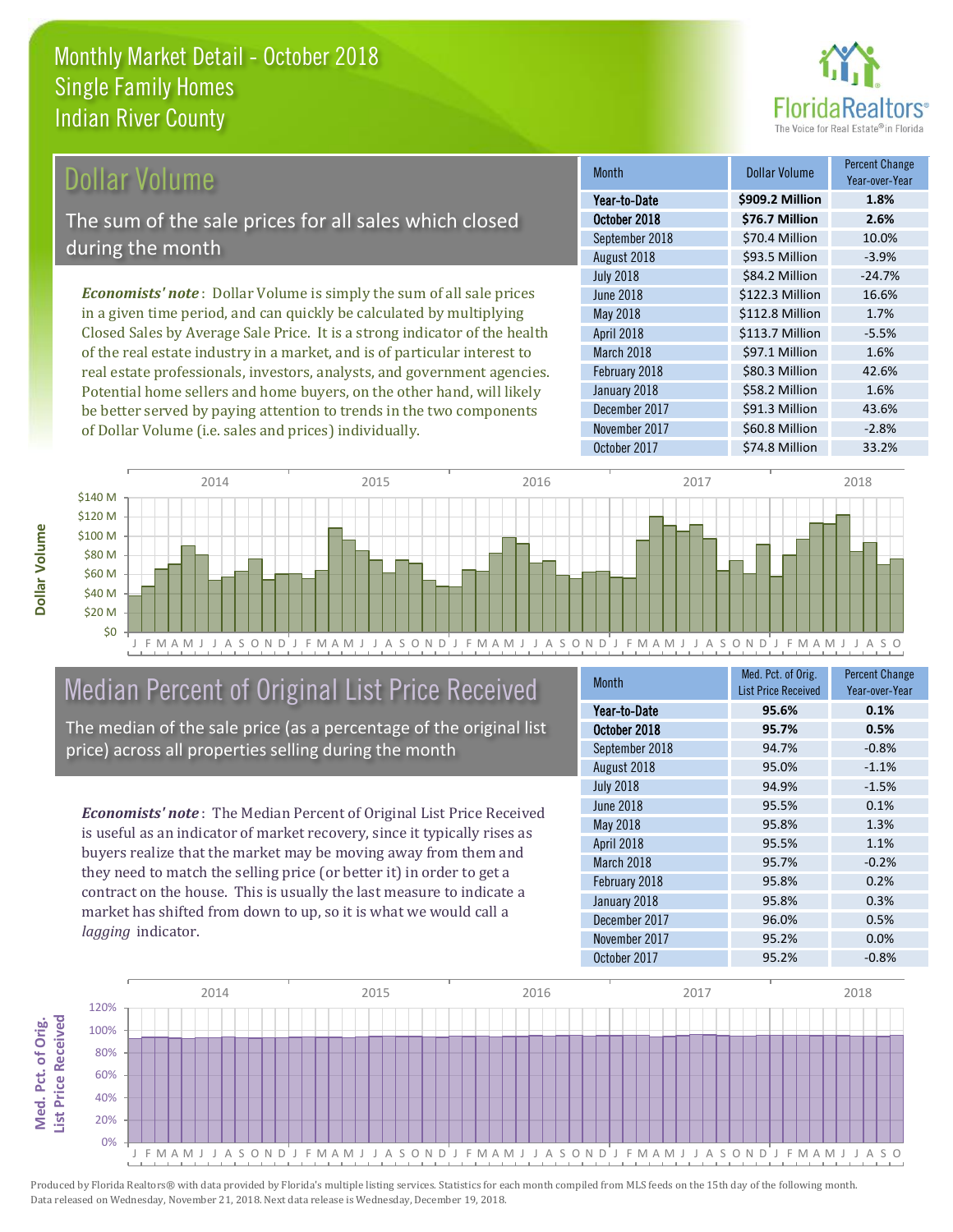

#### 70 Days 48.9% July 2018 **6.4%** 50 Days 6.4% Month Month Median Time to Contract Percent Change Voor-over-Ver October 2018 **55 Days 0.0%** Year-to-Date **49 Days 0.0%** September 2018 **52 Days** 52 **Days** August 2018 April 2018 **49 Days** 4.3% March 2018 **45 Days** -8.2% June 2018 49 Days -2.0% May 2018 **42 Days** -23.6% *Economists' note* : Like Time to Sale, Time to Contract is a measure of the length of the home selling process calculated for sales which closed during the month. The difference is that Time to Contract measures the number of days between the initial listing of a property and the Median Time to Contract The median number of days between the listing date and contract date for all Closed Sales during the month

signing of the contract which eventually led to the closing of the sale. When the gap between Median Time to Contract and Median Time to Sale grows, it is usually a sign of longer closing times and/or declining numbers of cash sales.

| Year-to-Date     | 49 Days | 0.0%     |
|------------------|---------|----------|
| October 2018     | 55 Days | 0.0%     |
| September 2018   | 52 Days | $-5.5%$  |
| August 2018      | 70 Days | 48.9%    |
| <b>July 2018</b> | 50 Days | 6.4%     |
| <b>June 2018</b> | 49 Days | $-2.0%$  |
| May 2018         | 42 Days | $-23.6%$ |
| April 2018       | 49 Days | 4.3%     |
| March 2018       | 45 Days | $-8.2%$  |
| February 2018    | 46 Days | $-17.9%$ |
| January 2018     | 45 Days | 15.4%    |
| December 2017    | 45 Days | 15.4%    |
| November 2017    | 40 Days | $-13.0%$ |
| October 2017     | 55 Days | 44.7%    |



### Median Time to Sale

**Median Time to** 

**Median Time to** 

The median number of days between the listing date and closing date for all Closed Sales during the month

*Economists' note* : Time to Sale is a measure of the length of the home selling process, calculated as the number of days between the initial listing of a property and the closing of the sale. *Median* Time to Sale is the amount of time the "middle" property selling this month was on the market. That is, 50% of homes selling this month took *less* time to sell, and 50% of homes took *more* time to sell. Median Time to Sale gives a more accurate picture than Average Time to Sale, which can be skewed upward by small numbers of properties taking an abnormally long time to sell.

| <b>Month</b>     | <b>Median Time to Sale</b> | <b>Percent Change</b><br>Year-over-Year |
|------------------|----------------------------|-----------------------------------------|
| Year-to-Date     | 93 Days                    | 0.0%                                    |
| October 2018     | 90 Days                    | $-15.1%$                                |
| September 2018   | 97 Days                    | $-9.3%$                                 |
| August 2018      | 117 Days                   | 39.3%                                   |
| <b>July 2018</b> | 92 Days                    | 1.1%                                    |
| <b>June 2018</b> | 95 Days                    | 4.4%                                    |
| May 2018         | 84 Days                    | $-20.0%$                                |
| April 2018       | 94 Days                    | 2.2%                                    |
| March 2018       | 84 Days                    | $-9.7%$                                 |
| February 2018    | 91 Days                    | $-2.2%$                                 |
| January 2018     | 89 Days                    | 8.5%                                    |
| December 2017    | 97 Days                    | 11.5%                                   |
| November 2017    | 89 Days                    | $-5.3%$                                 |
| October 2017     | 106 Days                   | 34.2%                                   |

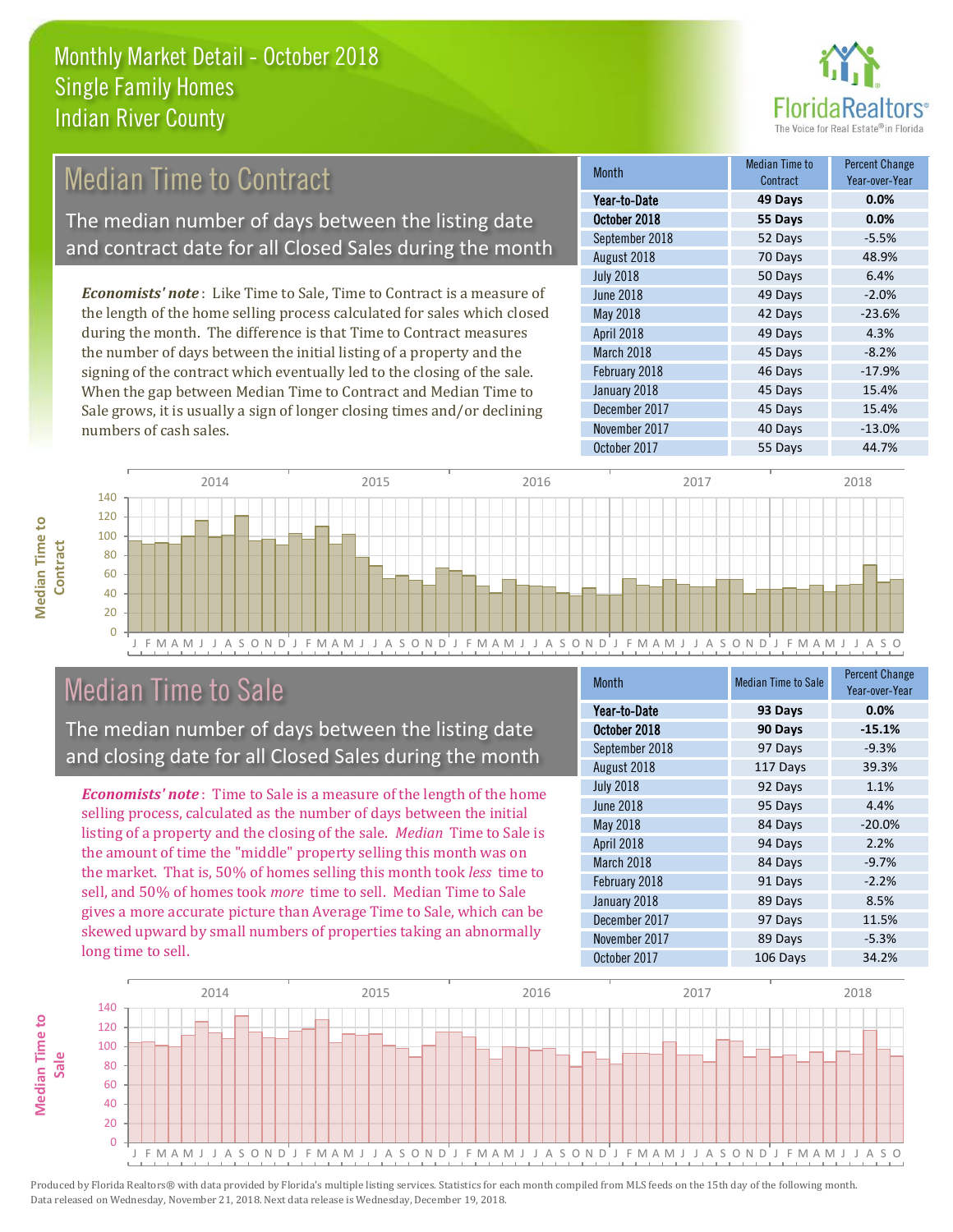

| <b>New Pending Sales</b>                                                      | <b>Month</b>      | <b>New Pending Sales</b> | <b>Percent Change</b><br>Year-over-Year |
|-------------------------------------------------------------------------------|-------------------|--------------------------|-----------------------------------------|
|                                                                               | Year-to-Date      | 3,086                    | 3.0%                                    |
| The number of listed properties that went under                               | October 2018      | 272                      | $-2.5%$                                 |
|                                                                               | September 2018    | 217                      | 42.8%                                   |
| contract during the month                                                     | August 2018       | 307                      | 12.0%                                   |
|                                                                               | <b>July 2018</b>  | 286                      | $-1.0%$                                 |
| <b>Economists' note:</b> Because of the typical length of time it takes for a | June 2018         | 278                      | $-18.7%$                                |
| sale to close, economists consider Pending Sales to be a decent               | May 2018          | 357                      | 11.2%                                   |
| indicator of potential future Closed Sales. It is important to bear in        | <b>April 2018</b> | 390                      | 17.1%                                   |
| mind, however, that not all Pending Sales will be closed successfully.        | March 2018        | 355                      | $-3.5%$                                 |
| So, the effectiveness of Pending Sales as a future indicator of Closed        | February 2018     | 313                      | $-9.5%$                                 |
| Sales is susceptible to changes in market conditions such as the              | January 2018      | 311                      | 6.1%                                    |
| availability of financing for homebuyers and the inventory of                 | December 2017     | 198                      | $-2.0%$                                 |



## New Listings

distressed properties for sale.

The number of properties put onto the market during the month

*Economists' note* : New Listings tend to rise in delayed response to increasing prices, so they are often seen as a lagging indicator of market health. As prices rise, potential sellers raise their estimations of value—and in the most recent cycle, rising prices have freed up many potential sellers who were previously underwater on their mortgages. Note that in our calculations, we take care to not include properties that were recently taken off the market and quickly relisted, since these are not really *new* listings.

| <b>Month</b>     | <b>New Listings</b> | <b>Percent Change</b><br>Year-over-Year |
|------------------|---------------------|-----------------------------------------|
| Year-to-Date     | 3,932               | 13.9%                                   |
| October 2018     | 446                 | 30.4%                                   |
| September 2018   | 311                 | 75.7%                                   |
| August 2018      | 348                 | 13.4%                                   |
| <b>July 2018</b> | 333                 | 8.8%                                    |
| <b>June 2018</b> | 303                 | $-18.3%$                                |
| May 2018         | 411                 | 8.2%                                    |
| April 2018       | 405                 | 21.3%                                   |
| March 2018       | 432                 | 15.8%                                   |
| February 2018    | 458                 | 3.4%                                    |
| January 2018     | 485                 | 15.5%                                   |
| December 2017    | 245                 | $-5.8%$                                 |
| November 2017    | 339                 | $-3.1%$                                 |
| October 2017     | 342                 | 16.7%                                   |

November 2017 17.5%



Produced by Florida Realtors® with data provided by Florida's multiple listing services. Statistics for each month compiled from MLS feeds on the 15th day of the following month. Data released on Wednesday, November 21, 2018. Next data release is Wednesday, December 19, 2018.

**New Listings**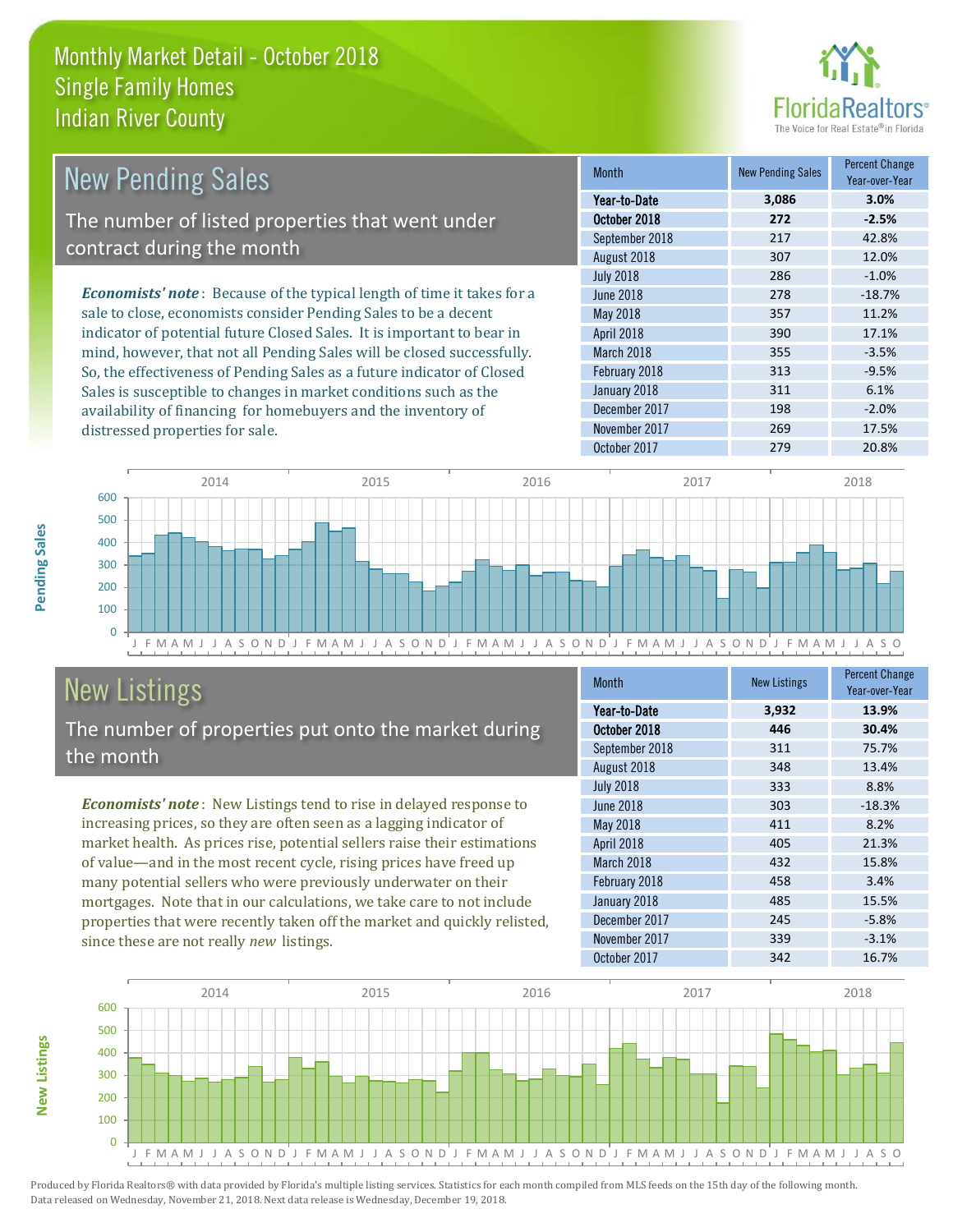

### *Economists' note* : There are a number of ways to define and calculate Inventory (Active Listings) The number of property listings active at the end of the month

Inventory. Our method is to simply count the number of active listings on the last day of the month, and hold this number to compare with the same month the following year. Inventory rises when New Listings are outpacing the number of listings that go off-market (regardless of whether they actually sell). Likewise, it falls when New Listings aren't keeping up with the rate at which homes are going off-market.

| <b>Month</b>             | Inventory | <b>Percent Change</b><br>Year-over-Year |
|--------------------------|-----------|-----------------------------------------|
| <b>YTD (Monthly Avg)</b> | 1,395     | 7.7%                                    |
| October 2018             | 1,487     | 22.5%                                   |
| September 2018           | 1,332     | 16.0%                                   |
| August 2018              | 1,330     | 14.1%                                   |
| <b>July 2018</b>         | 1,290     | 3.4%                                    |
| June 2018                | 1,307     | 2.0%                                    |
| <b>May 2018</b>          | 1,467     | 9.6%                                    |
| April 2018               | 1,415     | 9.5%                                    |
| March 2018               | 1,441     | 8.1%                                    |
| February 2018            | 1,492     | 3.3%                                    |
| January 2018             | 1,393     | $-6.3%$                                 |
| December 2017            | 1,176     | $-3.7%$                                 |
| November 2017            | 1,212     | $-4.3%$                                 |
| October 2017             | 1,214     | 5.2%                                    |



### Months Supply of Inventory

An estimate of the number of months it will take to deplete the current Inventory given recent sales rates

*Economists' note* : MSI is a useful indicator of market conditions. The benchmark for a balanced market (favoring neither buyer nor seller) is 5.5 months of inventory. Anything higher is traditionally a buyers' market, and anything lower is a sellers' market. There is no single accepted way of calculating MSI. A common method is to divide current Inventory by the most recent month's Closed Sales count, but this count is a usually poor predictor of future Closed Sales due to seasonal cycles. To eliminate seasonal effects, we use the 12-month average of monthly Closed Sales instead.

| <b>Month</b>             | <b>Months Supply</b> | <b>Percent Change</b><br>Year-over-Year |
|--------------------------|----------------------|-----------------------------------------|
| <b>YTD (Monthly Avg)</b> | 5.3                  | 0.0%                                    |
| October 2018             | 5.5                  | 14.6%                                   |
| September 2018           | 5.0                  | 11.1%                                   |
| August 2018              | 5.0                  | 11.1%                                   |
| <b>July 2018</b>         | 4.9                  | 2.1%                                    |
| <b>June 2018</b>         | 4.9                  | $-2.0%$                                 |
| May 2018                 | 5.6                  | 3.7%                                    |
| April 2018               | 5.4                  | 1.9%                                    |
| March 2018               | 5.5                  | $-1.8%$                                 |
| February 2018            | 5.7                  | $-8.1%$                                 |
| January 2018             | 5.4                  | $-15.6%$                                |
| December 2017            | 4.5                  | $-13.5%$                                |
| November 2017            | 4.8                  | $-12.7%$                                |
| October 2017             | 4.8                  | $-5.9%$                                 |

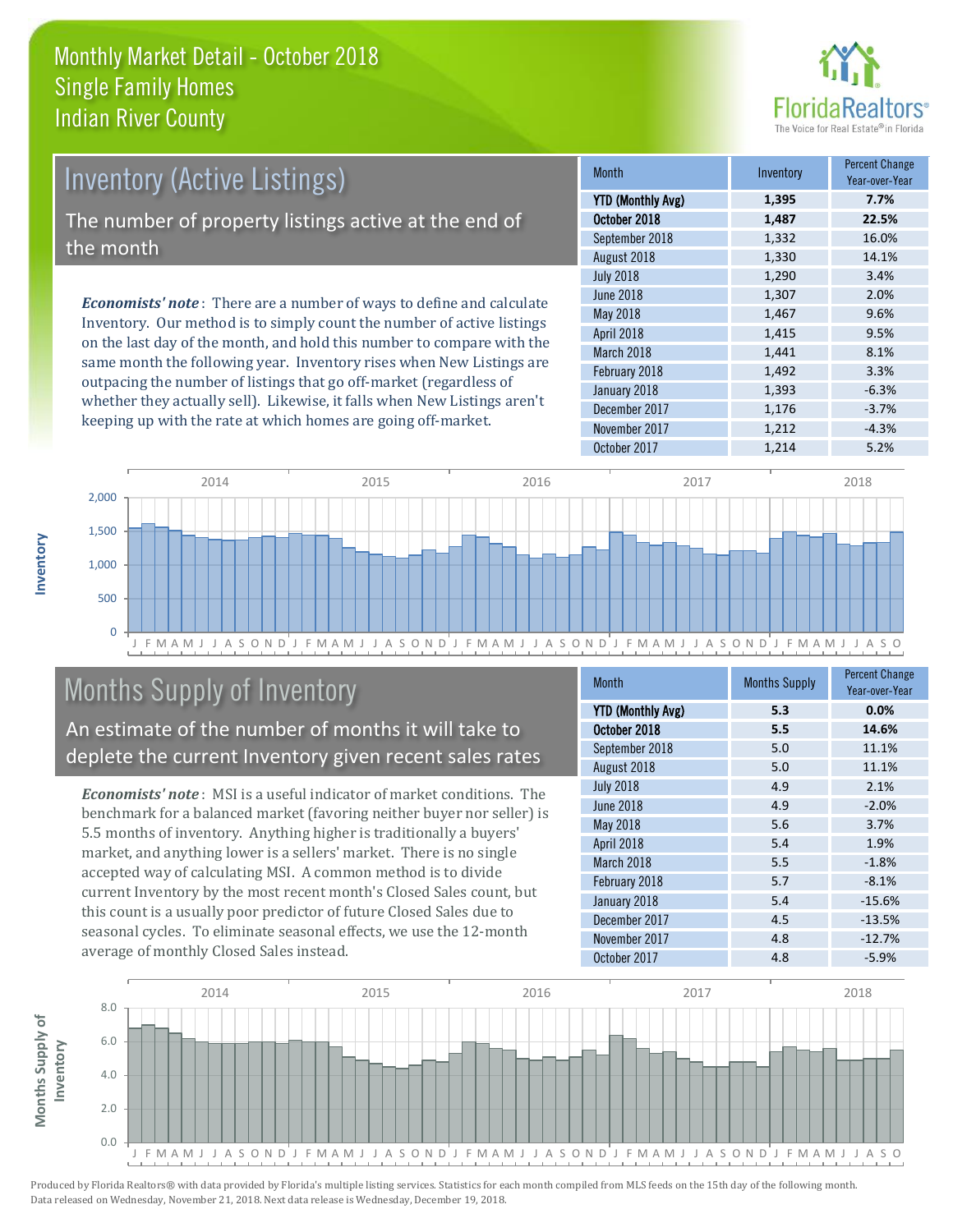

### Closed Sales by Sale Price

The number of sales transactions which closed during the month

*Economists' note:* Closed Sales are one of the simplest—yet most important—indicators for the residential real estate market. When comparing Closed Sales across markets of different sizes, we recommend comparing the percent changes in sales rather than the number of sales. Closed Sales (and many other market metrics) are affected by seasonal cycles, so actual trends are more accurately represented by year-over-year changes (i.e. comparing a month's sales to the amount of sales in the same month in the previous year), rather than changes from one month to the next.

| Sale Price            | <b>Closed Sales</b> | <b>Percent Change</b><br>Year-over-Year |
|-----------------------|---------------------|-----------------------------------------|
| Less than \$50,000    | 0                   | $-100.0%$                               |
| $$50,000 - $99,999$   | 8                   | $-55.6%$                                |
| $$100,000 - $149,999$ | 23                  | $-11.5%$                                |
| $$150,000 - $199,999$ | 50                  | 8.7%                                    |
| \$200,000 - \$249,999 | 62                  | 31.9%                                   |
| \$250,000 - \$299,999 | 36                  | 56.5%                                   |
| \$300,000 - \$399,999 | 37                  | 37.0%                                   |
| \$400,000 - \$599,999 | 15                  | $-21.1%$                                |
| \$600,000 - \$999,999 | 7                   | $-30.0%$                                |
| \$1,000,000 or more   | 9                   | 0.0%                                    |



#### Median Time to Contract by Sale Price The median number of days between the listing date and contract date for all Closed Sales during the month

*Economists' note* : Like Time to Sale, Time to Contract is a measure of the length of the home selling process calculated for sales which closed during the month. The difference is that Time to Contract measures the number of days between the initial listing of a property and the signing of the contract which eventually led to the closing of the sale. When the gap between Median Time to Contract and Median Time to Sale grows, it is usually a sign of longer closing times and/or declining numbers of cash sales.

| Sale Price            | <b>Median Time to</b><br>Contract | <b>Percent Change</b><br>Year-over-Year |
|-----------------------|-----------------------------------|-----------------------------------------|
| Less than \$50,000    | (No Sales)                        | N/A                                     |
| $$50,000 - $99,999$   | 43 Days                           | $-18.9%$                                |
| \$100,000 - \$149,999 | 49 Days                           | 48.5%                                   |
| $$150,000 - $199,999$ | 39 Days                           | 25.8%                                   |
| \$200,000 - \$249,999 | 52 Days                           | $-3.7%$                                 |
| \$250,000 - \$299,999 | 46 Days                           | $-28.1%$                                |
| \$300,000 - \$399,999 | 83 Days                           | 27.7%                                   |
| \$400,000 - \$599,999 | 109 Days                          | $-3.5%$                                 |
| \$600,000 - \$999,999 | 129 Days                          | $-37.1%$                                |
| \$1,000,000 or more   | 438 Days                          | 88.8%                                   |



Produced by Florida Realtors® with data provided by Florida's multiple listing services. Statistics for each month compiled from MLS feeds on the 15th day of the following month. Data released on Wednesday, November 21, 2018. Next data release is Wednesday, December 19, 2018.

**Median Time to Contract**

**Median Time to Contract**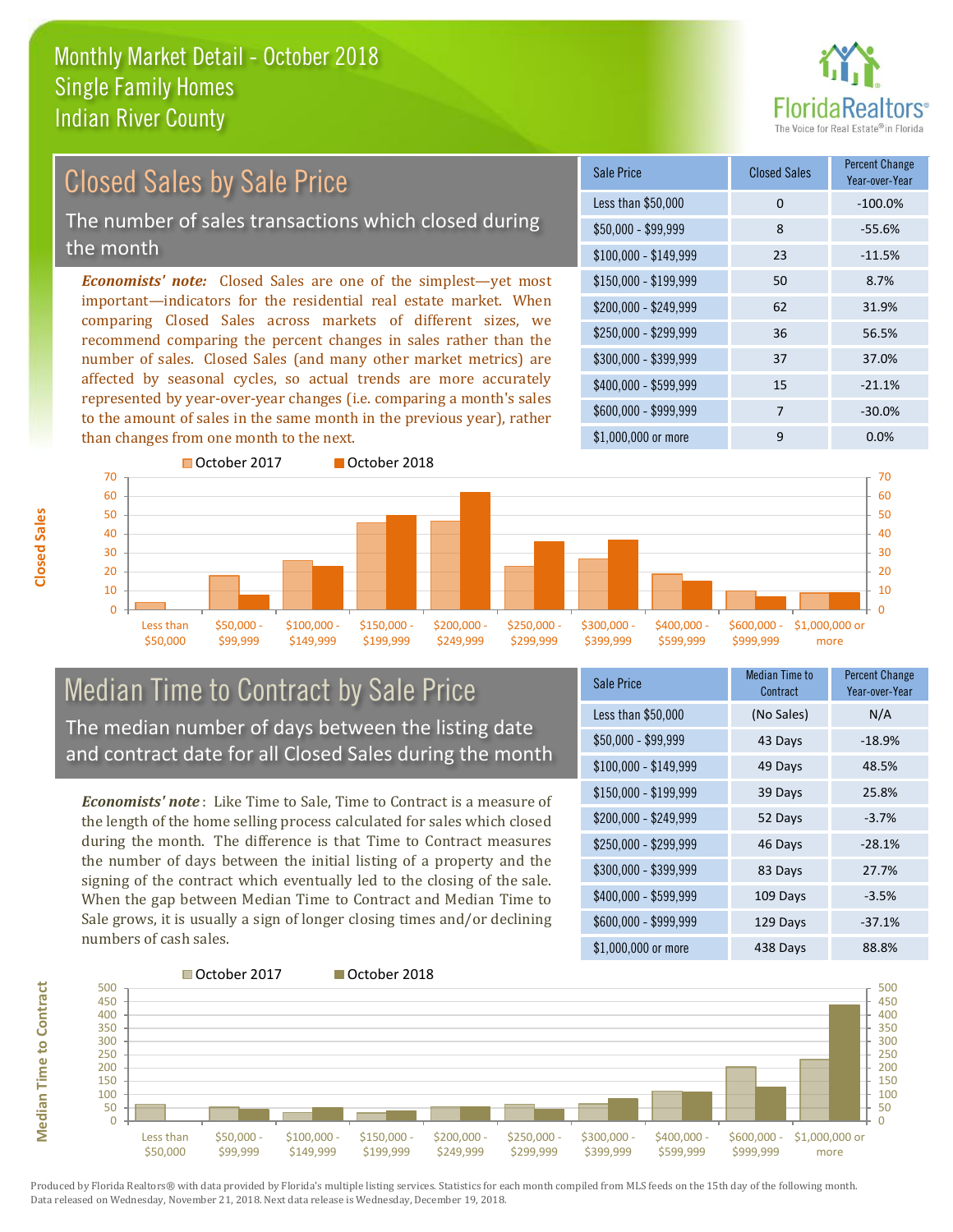

# New Listings by Initial Listing Price

The number of properties put onto the market during the month

*Economists' note:* New Listings tend to rise in delayed response to increasing prices, so they are often seen as a lagging indicator of market health. As prices rise, potential sellers raise their estimations of value—and in the most recent cycle, rising prices have freed up many potential sellers who were previously underwater on their mortgages. Note that in our calculations, we take care to not include properties that were recently taken off the market and quickly relisted, since these are not really *new* listings.





#### Inventory by Current Listing Price The number of property listings active at the end of the month

*Economists' note* : There are a number of ways to define and calculate Inventory. Our method is to simply count the number of active listings on the last day of the month, and hold this number to compare with the same month the following year. Inventory rises when New Listings are outpacing the number of listings that go off-market (regardless of whether they actually sell). Likewise, it falls when New Listings aren't keeping up with the rate at which homes are going off-market.

| <b>Current Listing Price</b> | Inventory    | <b>Percent Change</b><br>Year-over-Year |
|------------------------------|--------------|-----------------------------------------|
| Less than \$50,000           | $\mathbf{1}$ | 0.0%                                    |
| $$50,000 - $99,999$          | 8            | $-55.6%$                                |
| $$100,000 - $149,999$        | 53           | $-18.5%$                                |
| $$150,000 - $199,999$        | 157          | 48.1%                                   |
| \$200,000 - \$249,999        | 223          | 29.7%                                   |
| \$250,000 - \$299,999        | 180          | 35.3%                                   |
| \$300,000 - \$399,999        | 218          | 36.3%                                   |
| \$400,000 - \$599,999        | 226          | 34.5%                                   |
| \$600,000 - \$999,999        | 184          | 2.2%                                    |
| \$1,000,000 or more          | 237          | 12.3%                                   |



Produced by Florida Realtors® with data provided by Florida's multiple listing services. Statistics for each month compiled from MLS feeds on the 15th day of the following month. Data released on Wednesday, November 21, 2018. Next data release is Wednesday, December 19, 2018.

**Inventory**